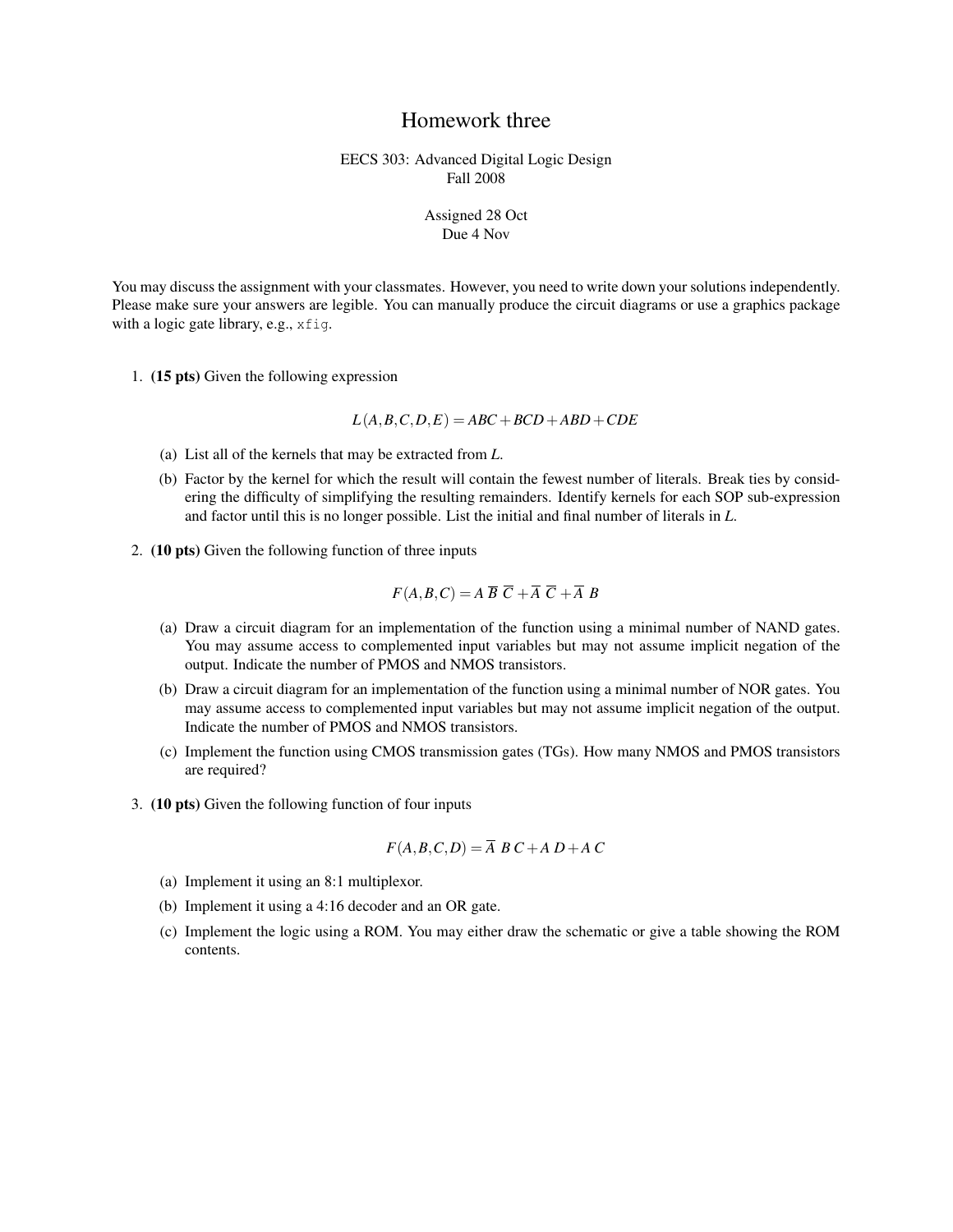- 4. (15 pts) Given the following functions, use kernel extraction for multilevel minimization. In each case, count the number of literals in the original and final expression.
	- (a) *G* = *A C* +*A D E* +*B C* +*B D E*
	- (b)  $G = A C D + B C + A B E + B D$
	- (c) *G* = *A D*+*A E* +*B D*+*B E* +*C D*+*C E* +*A F*
	- (d) Is kernel extraction optimal?
- 5. (5 pts) Contrast the following
	- (a) Graph
	- (b) Directed graph
	- (c) Directed acyclic graph
	- (d) Tree
- 6. (20 pts) Examine the following circuit diagram:



- (a) Each gate in the diagram is labeled with the number of time units it takes a signal change on any input to propagate to the output (and to the level of gates). Given that the inputs, *A*, *B*, and *C* are ready at time 0 and that the output, *L*, must be ready by time 7, calculate the slack at each gate. Does this circuit meet its timing constraints? If not, which gates would it be beneficial to speed up?
- (b) Assuming access to complemented and uncomplemented literals, reimplement the function using only those gate types shown in the figure. Minimize the circuit's delay. For example, you can use any number of XOR2 gates, each of which has a delay of four. However, you can't use any NOR3 gates because none exist in the diagram. Report your worst-case input to output delay.